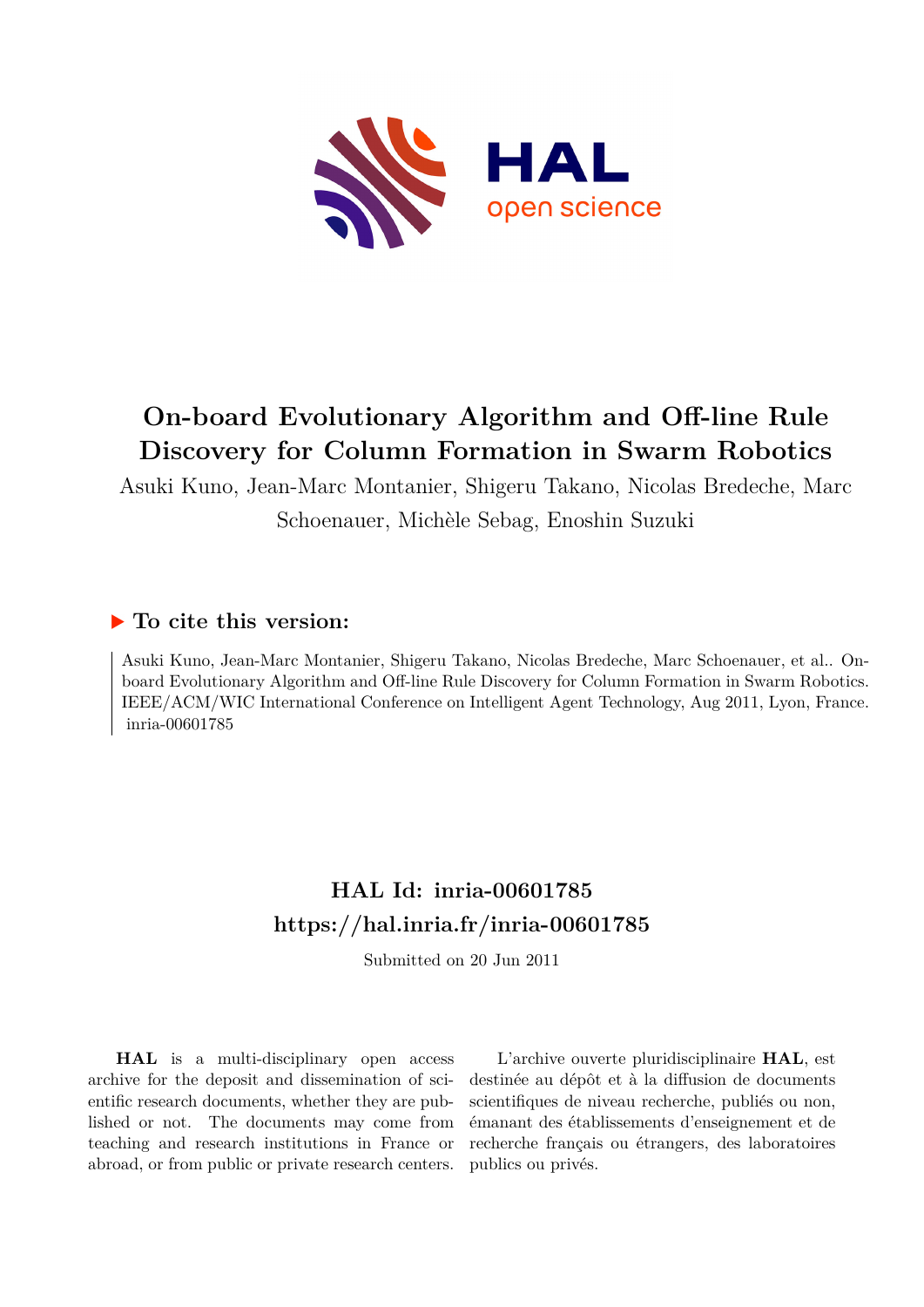# On-board Evolutionary Algorithm and Off-line Rule Discovery for Column Formation in Swarm Robotics

Asuki Kouno Grad. School of Systems Life Sciences Kyushu University 819-0395 Fukuoka, Japan Email: 3sl10004n@sls.kyushu-u.ac.jp

Nicolas Bredeche TAO - Univ. Paris-Sud, INRIA, CNRS LRI, Bat. 490, Univ. Paris-Sud, F-91405 Orsay, France Email: nicolas.bredeche@lri.fr

Einoshin Suzuki Dept. Informatics, ISEE Kyushu University 819-0395 Fukuoka, Japan Email: suzuki@inf.kyushu-u.ac.jp

Jean-Marc Montanier TAO - Univ. Paris-Sud, INRIA, CNRS LRI, Bat. 490, Univ. Paris-Sud, F-91405 Orsay, France Email: montanier@lri.fr

Marc Schoenauer TAO - INRIA & Univ. Paris-Sud LRI, Bat. 490, Univ. Paris-Sud, F-91405 Orsay, France Email: marc.schoenauer@inria.fr

Shigeru Takano Dept. Informatics, ISEE Kyushu University 819-0395 Fukuoka, Japan Email: takano@inf.kyushu-u.ac.jp

Michèle Sebag TAO - CNRS & Univ. Paris-Sud LRI, Bat. 490, Univ. Paris-Sud, F-91405 Orsay, France Email: michele.sebag@lri.fr

*Abstract***—This paper aims at building autonomous controllers for swarm robots, specifically aimed at enforcing a given shape formation, here a column formation. The proposed approach features two main characteristics. Firstly, a state-of-the-art evolutionary setting is used to achieve the on-board optimization of the controller, avoiding any simulator-based approach. Secondly, as the cost of physical experiments might be prohibitively high for plain evolutionary approaches, a data mining approach is achieved on the top of evolution; rule discovery is used to discover the most promising regions in the controller search space. The merits of the approach are experimentally validated using a 5 robot formation, showing that the hybrid evolutionary learning process outperforms evolution alone in terms of swarm speed and shape quality.**

#### I. INTRODUCTION

This paper is interested in swarm robotics, and specifically in swarm shape formation. How to enforce coordinated moves in a decentralized and distributed manner has mostly been studied in the literature from the perspective of complex system description, in the sense that this study focuses on the macroscopic shape produced through a few rules [1].

The focus here is on complex system design: our goal is to identify simple autonomous robot controllers resulting in a given swarm shape. The complexity arises from the need for a spatial coordination of the group of robots, which is expected to result in their column formation. The challenge is to reach this goal *in situ*, i.e., by directly training the controllers on the physical robots as opposed to *in silico*, i.e., by training the

controllers on a robot simulator. The motivations behind onboard training are twofold. On the one hand, simulator-based controller design is known to result in the so-called reality gap [2], that is, the *in-situ* performance of the controller might be arbitrarily worse than that *in silico*. Quite a few approaches have been proposed to sidestep the reality gap, through, e.g., closing the gap [3] or using dimensionality reduction [4]. On the other hand, the presented study resumes an earlier work, devoted to building low-cost robots [5]: there is no reliable simulator available for these robots, and it makes sense to design a training process relevant to such simulator-less experimental frameworks.

The main drawback of on-board training is twofold. On the one hand, it takes much longer than using the simulator; 12 controller architectures have been considered in [5], and training each one of them in order to select the best one takes a large amount of time. On the other hand, in-situ training is physically demanding for the robots and might entail physical hazards.

The approach proposed in this paper to keep the training time within reasonable time while obtaining a good controller works as follows. Firstly, an evolutionary on-board approach, initially developed in the SYMBRION framework [6], [7] and referred to as  $(1+1)$  Restart-Online Adaptation Algorithm  $(ROAA)^1$ , is used to explore the controller search space online

<sup>1</sup>Here 1+1 means the champion versus the challenger, because the algorithm is essentially an iterative refinement by competitions between them.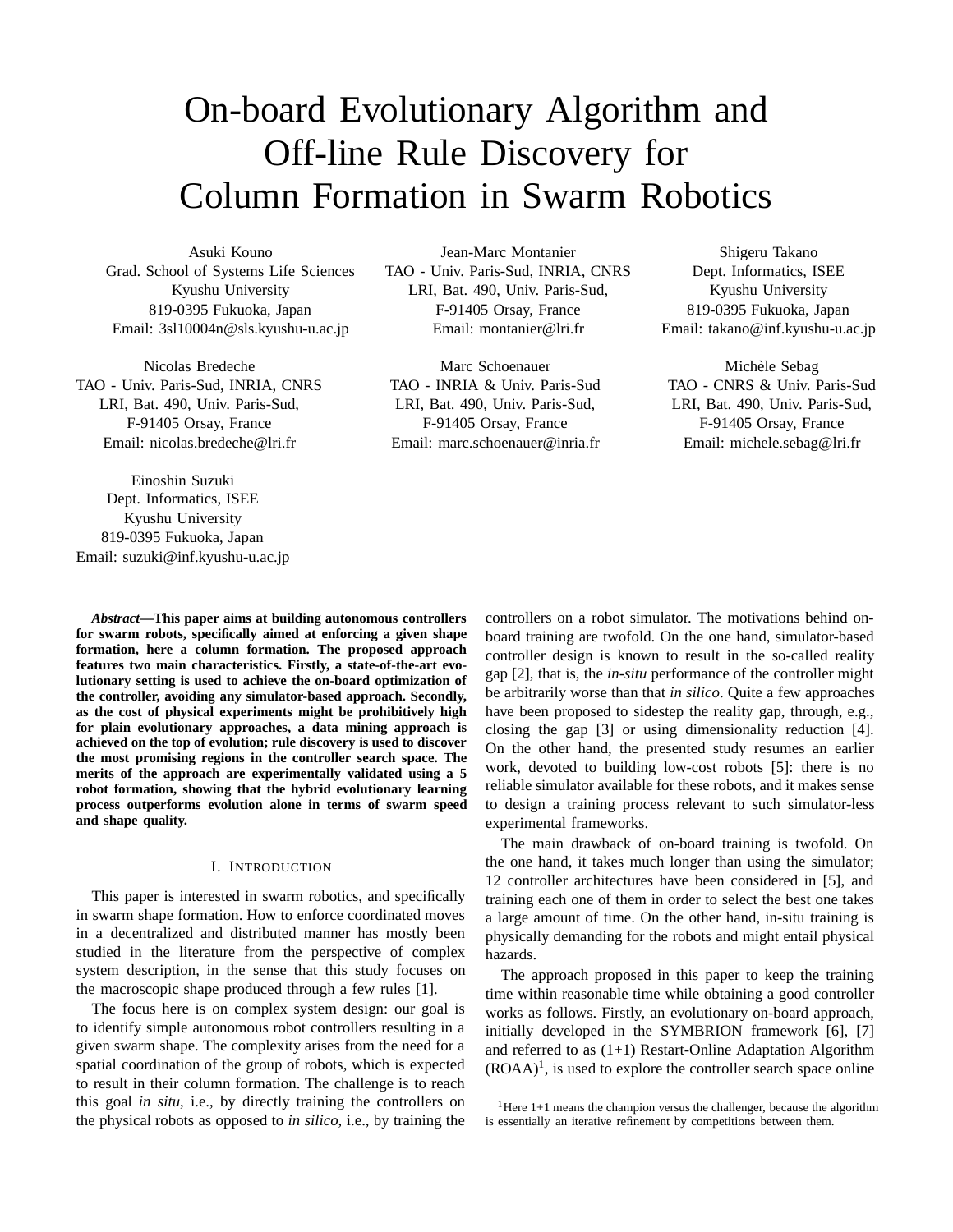without communication<sup>2</sup>. Secondly, the resulting behavior of the robots is recorded and the video, referred to as robotic log, is exploited using supervised machine learning (ML) [8]; the ML step produces rules characterizing desirable behaviors; these rules are used to constrain the search space explored by ROAA and thus speed up the search. The experimental validation of the approach confirms that satisfactory solutions can be obtained with a significant reduction of the experimental cost.

The core question of this paper is designing self-adapted multi-robot systems using rule discovery, a data mining method. Relevant works exist in the topic of learning policies, rules, or parameters in the context of multi-robot systems. For instance, [9] proposes pure reinforcement learning techniques using small groups of robots, i.e., up to 10 robots, on classic tasks such as foraging. In [10], reinforcement learning is used in team coordination tasks such as RoboCup setups. [11] tackles classic evolutionary robotics in the context of swarms, where an optimization is executed off-line and then the result is used as the solution. On the contrary, [12] is recognized as the seminal work in embodied evolutionary robotics, as the optimization is executed on-board, i.e., while the robots are running. Compared to these works, our approach discovers explicit, declarative statements, i.e., rules, in terms of the controllers of the swarm robot, providing a clearer view to the human designers.

The rest of this paper is structured as follows. In Section II, we explain the problem of constructing robots that move in column formation. In Section III, we describe our evolutionary approach for the problem. Section IV is devoted to our integration of rule discovery into our framework. We show our experimental evaluation in Section V, and conclusions and future work in Section VI.

#### II. ROBOTS MOVING IN COLUMN FORMATION

#### *A. Motivations for the Column Formation Task*

As mentioned in the previous section, various tasks ranging from patrolling to residue disposal have been achieved by swarms in the literature either in simulation or in situ [13], [14]. The simple task of column formation, i.e., each robot in the swarm aims at following another robot, resulting in one or several lines of moving robots, was selected for the following reasons. On the one hand, it involves the main two skills for group behavior, namely the ability to detect another member of the swarm and to keep the contact while moving. On the other hand, the column formation task can be easily assessed with respect to two instant criteria: the overall shape of the formation (which can involve several leaders) and its overall speed. Another second order criterion is related to the presence of deadlocks: robots follow a circle and there are no leaders.

The ability to easily assess all the above three criteria is the cornerstone of the presented work, since our goal is to



Fig. 1. The physical robot used in the experiments. Its identification in the robotic log video is possible as every robot is covered by a colored sheet of paper (see text).

demonstrate a robot training procedure which does not rely on simulations.

#### *B. Robot Architecture*

We believe that details of our physical robots are important as we tackle an on-board optimization of the controller, Resuming an earlier work [5], each robot (Fig. 1) is equipped with 5 infrared (IR) proximity sensors, a camera, a lowcost micro-processing unit (MPU), and a LED light signaling its presence to the other robots. Due to the limited size of the RAM of the MPU and the real-time constraint, our robot processes  $20 \times 15$  pixel images captured by its camera. Additionally, each robot is equipped with a Bluetooth unit, enabling it to send its internal state to the central server during the experiments for analysis facility. It must be emphasized that the robot is fully autonomous: it only uses the signal from its IR sensors and camera and does not involve a positioning module such as GPS or RFID.

Each IR sensor measures the distance to an obstacle by emitting an ultra-red light and reading its reflection from the obstacle as a signal value. Clearly, the measurement is subject to noise and each sensor might fail to detect an obstacle which is too small, and/or absorbs or diffuses the red light.

The low resolution camera is essentially used to detect the LED light of the other robots. The LED unit is a printed circuit board with a LED device stored in a camera-film case. It can emit three colors (red, blue, and green) and only the green color will be used in the experiments.

The robot locomotion uses two wheels and a supporting ball, enforcing a sufficient robustness of the robot (in contrast to our former use of two caterpillar [5]). The driving system consists of two motors each of which is connected to a wheel, a controlling circuit, a gear box, and the supporting ball. The driving system allows the robot to move forward or backward, to stop, and to make a pivot turn. For cost reasons, only digital control is used. The robot controller provides the motor commands based on its sensor input and a set of thresholds (see Table I).

 $2$ Currently our swarm robots do not communicate each other, prohibiting the use of evolutionary algorithms which require an exchange of genomes, e.g., genetic algorithms.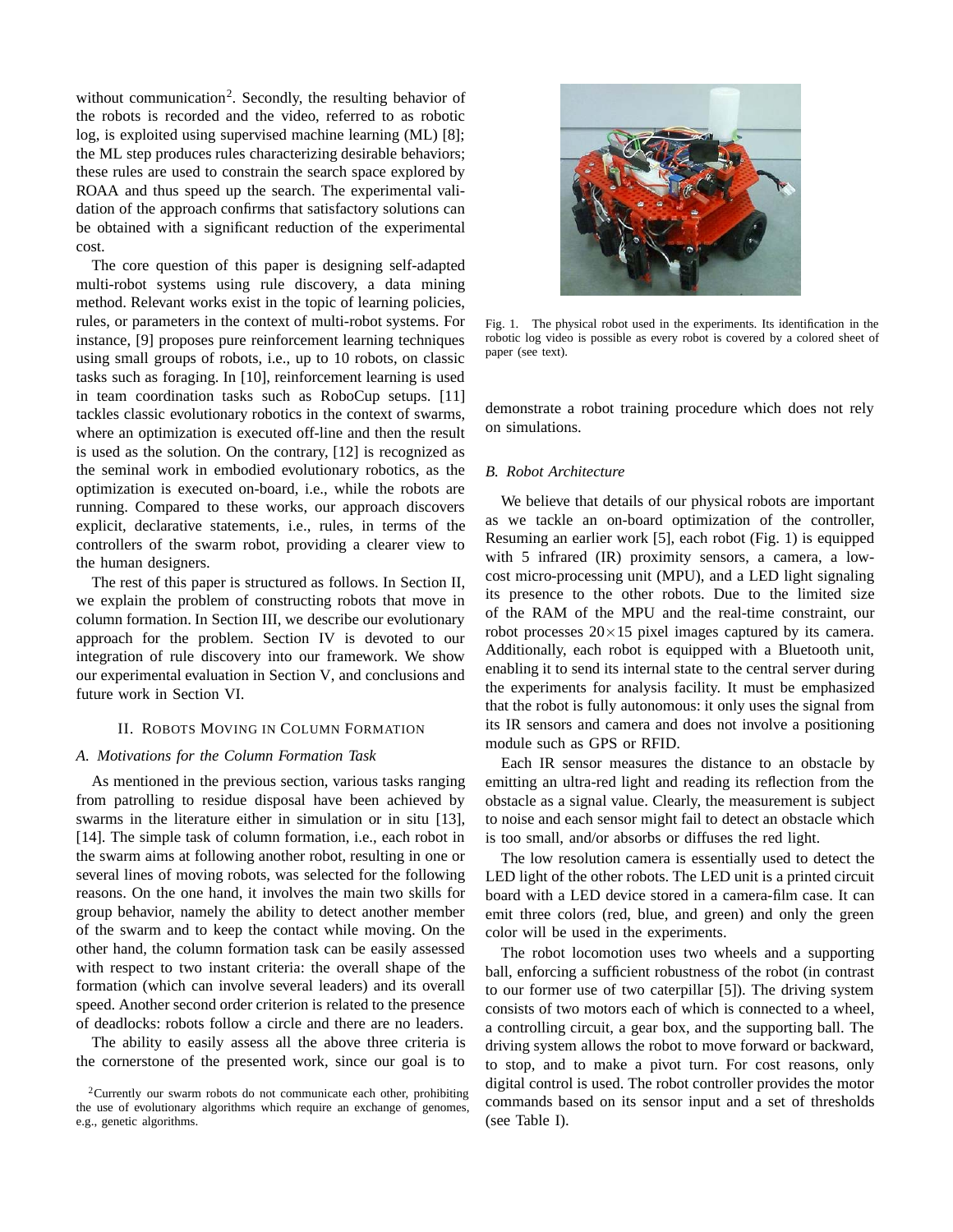

Fig. 2. Notations: position and perception range of robot  $i$  at time  $t$ 

#### *C. Hidden and Observable Data*

Data concerning an experiment may be divided into hidden and observable data to the designer. The hidden data are images taken by the camera of the robot and the readings of its IR sensors. They are called hidden data because they are available to the robot but not to the designer. The observable data are generated from video filmed by a USB camera located on the ceiling and processed by an external PC. The USB camera films the 2D indoor field where the robots move. Note that the observable data and the results of its processing are available to the designer.

In the field, each robot (Fig. 1) is covered by a colored sheet of paper and is associated to a distinct color, enabling its identification in the video. From the video, it is thus possible to estimate the center of the location of robot  $i$  at time  $t$ , noted  $\mathbf{r}_i(t)$ , as the center of mass of the pixels of the *i*-th color. The center of the location of its LED unit (identified as the closest LED unit<sup>3</sup>) is denoted  $s_i(t)$ , as shown in Fig. 2. Occasionally  $s_i(t)$  is not detected due to illumination problems and in such a case  $s_i(t)$  is set to  $s_i(t-1)$ .

The x and y coordinates of  $\mathbf{r}_i(t)$  and those of  $\mathbf{s}_i(t)$  are denoted by  $\mathbf{r}_i(t)_x$ ,  $\mathbf{r}_i(t)_y$ ,  $\mathbf{s}_i(t)_x$ , and  $\mathbf{s}_i(t)_y$ , respectively. The direction  $\theta_i(t)$  of robot i can thus be estimated from the angle of  $\mathbf{r}_i(t) - \mathbf{s}_i(t)$  with the horizontal line, computed as:

$$
\theta_i(t) = \arctan\left(\frac{\mathbf{r}_i(t)_y - \mathbf{s}_i(t)_y}{\mathbf{r}_i(t)_x - \mathbf{s}_i(t)_x}\right) \tag{1}
$$

In accordance with preliminary experiments, the vision range of robot i denoted  $A_i(t)$  is a truncated cone in the  $\theta_i(t)$  direction, depicted as the shaded area in Fig. 2. The robot neither sees too close obstacles (distance less than  $l_1$ ) nor too far away ones (distance greater than  $l_2$ ). The vision angular scope is  $\varphi$ : only obstacles in the angular sector  $[\theta_i(t) - \varphi, \theta_i(t) + \varphi]$  can be detected (provided that their distance to the robot is in  $[l_1, l_2]$ ).

3Recall that LED light is used to signal the presence of the robot to other robots.

#### *D. Task definition and assessment criteria*

The swarm involves  $n$  robots, all equipped with an instance of the same controller. We assume that the  $n$  robots form  $K$ columns, where K represents the number of columns.

From the observable data, some other parameters can be computed; all definitions are related to a specific time step  $t$ , which is omitted for the sake of brevity when it is clear from the context.

- Robot  $i$  follows robot  $k$  at time  $t$  if and only if the center of location of the LED unit of robot  $k$  belongs to the perception range of robot  $i$  ( $\mathbf{s}_k(t) \in \mathbf{A}_i(t)$ ).
- Robot  $i$  is a leader if i) it does not follow any other robot; ii) there exists at least one robot following it.
- A column is composed of  $n'$  robots  $j_1, j_2, \ldots, j_{n'}$  such that robot  $j_{i+1}$  follows robot  $j_i$  and robot  $j_1$  is a leader, where  $n' \leq n, 0 \leq i \leq n'-1$ .
- A deadlock is composed of  $n'$  robots  $j_1, j_2, \ldots, j_{n'}$  such that robot  $j_{i+1}$  follows robot  $j_i$  and robot  $j_1$  follows robot  $j_{n'}$ , where  $n' \leq n, 0 \leq i \leq n'-1$ .

The quality of the controller is measured from the quality of the swarm, averaged over the time-length  $T$  of the experiment. Two criteria are computed from the above definitions.

The first criterion measures the cohesiveness of the swarm. Let  $\mathcal{F}(i, t)$  denote the number of robots following (a follower of) robot i at time t, with  $\mathcal{F}(i, t)$  being set to 0 if robot i is not a leader. Then the pursuit rate  $F$  is defined as the fraction of follower robots, averaged over the experiment time interval  $[0, T]$ :

$$
F = \frac{1}{(n-1)T} \sum_{t=1}^{T} \sum_{i=1}^{n} \mathcal{F}(i, t)
$$
 (2)

F reaches its maximum  $(F = 1)$  when all robots are engaged in a single column, i.e.,  $K = 1$ . On the other hand, as the value of K increases, F typically decreases because  $\mathcal{F}(i,t)$ cannot take a large value in the presence of  $K$  leaders. Robots in a deadlock are not accounted for.

The second criterion measures the efficiency of the swarm, estimated from the speed of the leaders. Formally, let  $v_i(t)$  be defined as the distance between the position of robot  $i$  at time  $t + 1$  and t, i.e.,  $v_i(t) = ||\mathbf{r}_i(t+1) - \mathbf{r}_i(t)||$ , then the swarm efficiency is defined as the average leader speed, weighted by its number of followers:

$$
V = \frac{1}{F} \sum_{t=1}^{T} \sum_{i=1}^{n} v_i(t) \mathcal{F}(i, t)
$$
 (3)

Both criteria thus measure the overall accuracy of the controller. If  $F$  is high the cohesiveness is good but the robots might be moving very slowly. At the other extreme, V might be high because of one leader robot moving fast and followed by a few followers while the other robots are engaged in a deadlock. If both criteria score high, however, then the controller does demonstrate its ability to detect and follow a fast moving target in an autonomous way. Note that similar proposals exist in collective robotics [15] and social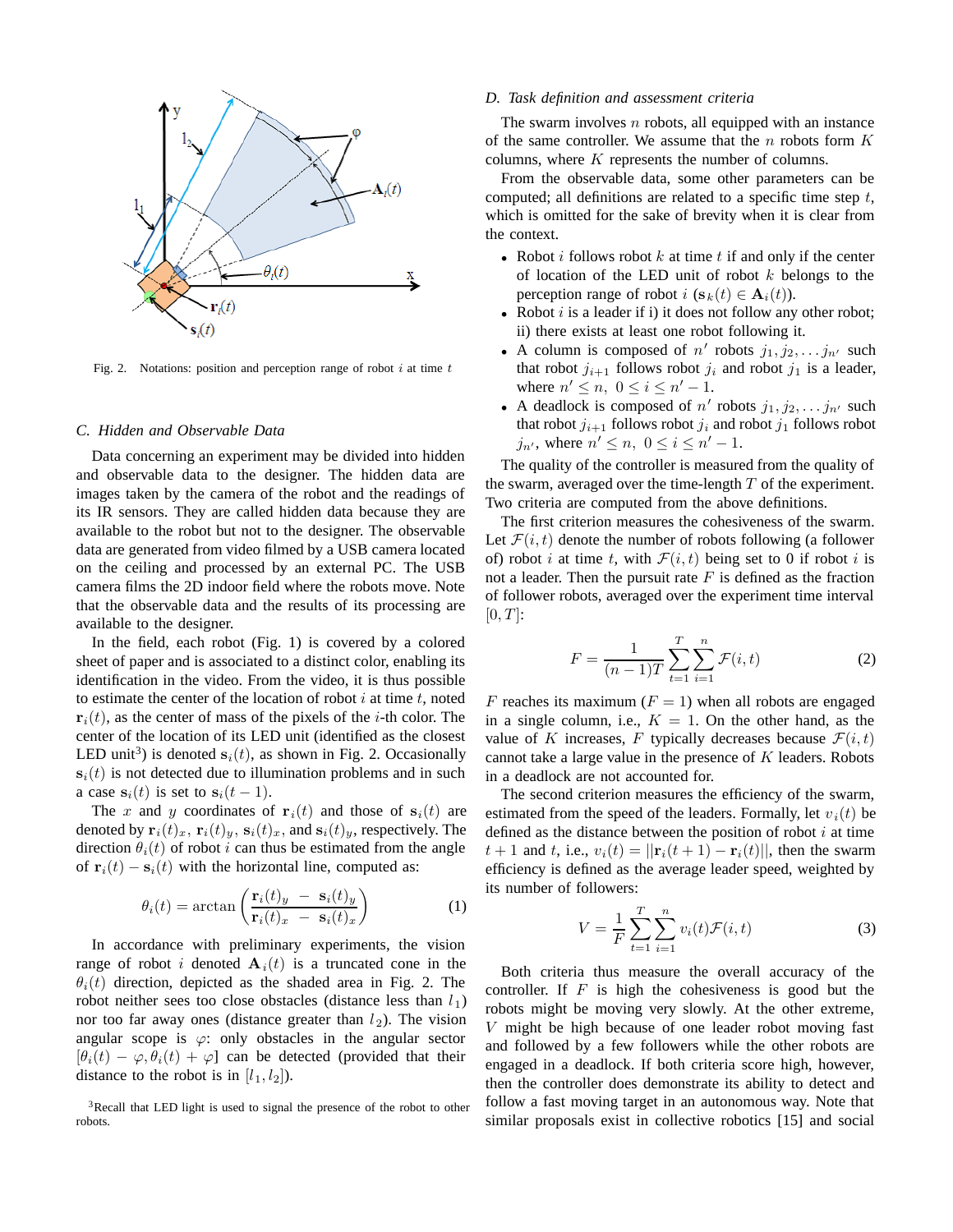animals [16], though our criteria are specific to the column formation task and cannot be derived from those for more general settings [15], [16].

#### III. EVOLUTIONARY APPROACH FOR THE PROBLEM

#### *A. Reactive Controller*

The control program, which makes no assumption about its environment, enables a robot to move basically forward by avoiding the perimeters if it is a leader or to follow a preceding robot. Note that we use a simplified version of the controllers used in [5], but we evolve it using the  $(1+1)$  ROAA [7], which we explain in the next section, during the experiments.

The reactive controller at a specific time frame is given in Table I. A controller is a function of  $P_{LED} \times R_{IR} \rightarrow M \times N$ , where  $P_{\text{LED}}, R_{\text{IR}}, M, N$  represent the domain of the position of the preceding robot, the domain of the maximum reading value of the IR proximity sensor, the domain of the kind of motion, and the domain of the time of rotation, respectively. The preceding robot is indicated by the x-coordinate  $x_{\text{image}}$  of its LED unit along the horizontal axis of the image. We use a parameter  $\alpha$  (1  $\leq \alpha \leq 10$ ) to divide the axis into 3 bins, the 2 segmenting points being  $\alpha$  and 19 –  $\alpha$ .  $P_{LED}$  consists of the 3 bins and a null value. Basically the robot tries to locate the preceding robot in the middle bin by appropriate turns.

The closer an obstacle is, the larger is the reading value of the IR proximity sensor. Thus the maximum reading value of the IR proximity sensor may be used to estimate the distance to the closest object which possibly corresponds to the preceding robot. We use another parameter  $\beta$  (18 <  $\beta$  < 30) to divide the estimated distance  $x_{IR}$  to the closest object into 3 bins.  $R_{\rm IR}$  consists of the 3 bins. Basically the robot tries to avoid collisions if the distance is below  $\beta_0$  cm (fixed to 18 cm in the experiments) and tries to locate the preceding robot in the range of  $\beta_0$  cm -  $\beta$  cm.

 $M$  consists of {move forward, move backward, stop, turn left, turn right}. The robot stops when  $\alpha < x_{\text{image}} < (19 - \alpha)$ and  $\beta_0 \leq x_{\text{IR}} < \beta$ , N is defined as a set of real values when  $M = \{$ turn left, turn right $\}$  and otherwise is undefined. The third parameter we employ is  $\gamma$  (1  $\leq \gamma \leq$  9), which is used to set the time of rotation to  $0.003|10 - x_{\text{image}}|\gamma$  seconds. When  $0 \leq x_{IR} < \beta_0$ , the robot randomly chooses moving backward or turning right to avoid collisions.

#### *B. Using (1+1) Restart-Online Adaptation Algorithm*

To achieve a high performance  $F, K$  of the swarm, we have to seek good combinations of values for the three parameters  $\alpha$ ,  $\beta$ ,  $\gamma$ . It is natural to borrow the strength of online evolutionary adaptation algorithms, which have proven to be highly effective in multi-robot systems [11], [12]. We use the  $(1+1)$  ROAA [7], which allows the robot to search among good controllers without using communication. A genome is represented as a triplet of values for  $(\alpha, \beta, \gamma)$  and the algorithm basically compares the current champion genome with a challenger genome with some randomness.

The  $(1+1)$ -ROAA shares strong links with algorithms from Evolution Strategies (ES) [17], in particular with the  $(1+1)$ -ES algorithm. In both cases, a single individual (the child) is evaluated and competes with the best individual found so far (the parent). The child results from a slight (Gaussian) mutation of the parent, and replaces the parent only if it achieves better performance.

The major differences between the original (1+1)-ES algorithm and the  $(1+1)$ -ROAA are due to the very nature of the search landscape the algorithm explores, which is both ill-structured, i.e., the same behavior may yield different performance from different starting conditions, and multi-modal, i.e., there is a risk of premature convergence towards good, but not best, solutions. To address these issues, the (1+1)-ROAA endows two mechanisms: the first one is dedicated to mutation parameter updates, which relies on the assumption that a quick increase in performance is a good indication of a good search region, i.e., the mutation is low if the performance increases quickly. Note that this is very different from the traditional  $(1+1)$ -ES mutation update scheme, which assumes a convex function optimization. The second mechanisms is the restart process: if the search is stalled, the algorithm is restarted from a different initial condition, which ultimately makes it possible to combine (random) global search with  $((1+1)-ROAA)$  local search. The latter is inspired from a similar restart procedure from a recent ES search algorithm [18].

The pseudo code of the  $(1+1)$  ROAA is given in Table II. Line 2 defines the genome of the initial champion  $(P_{Channon})$ with function SetChampion() and line 3 sets the value of the radius  $\sigma$  to its minimum value  $\sigma_{\min}$ . Note that  $\sigma$  is used to determine the area of the proximity in search. The code from line 4 to 28, which evaluates genomes, is iterated  $\tau$  times.

Lines 5 to 15 are basically executed with probability ReEvaluationRate, as function random() returns a random value from 0.0 to 1.0. Here,  $P_{Champion}$  is re-evaluated if the number  $C_{\text{reevaluation}}$  of evaluations of the champion is smaller than a specified number Reevaluation\_Max. Function  $Recover(P)$  makes the robot with controller P escape from others, i.e., the robot performs the actions for the situation "preceding robot NOT FOUND" in Table I for a specified time  $(\zeta$  seconds) to avoid deadlocks and the influence of the previous genome on the next genome.  $F_{Channon}$  and  $F_{Challenger}$ represent the fitness values of the champion and that of the challenger, respectively. The fitness value of a specific genome under a specific condition, which includes the controllers of other robots and the positions of the robots, is calculated with function RunAndEval(). RunAndEval() returns the addsum of the values of function EVALUATE() defined in Table III for each  $\eta$  second during  $\eta_0$  seconds. The values in Table III were set manually so that the performance of the move in column formation is reflected in the fitness values appropriately. If the number of evaluations of the champion is no smaller than Reevaluation Max, a new champion is created randomly by the function RandomGenome() and evaluated by RunAndEval().

From line 16 to 27, a challenger genome  $(P_{\text{Challenger}})$  is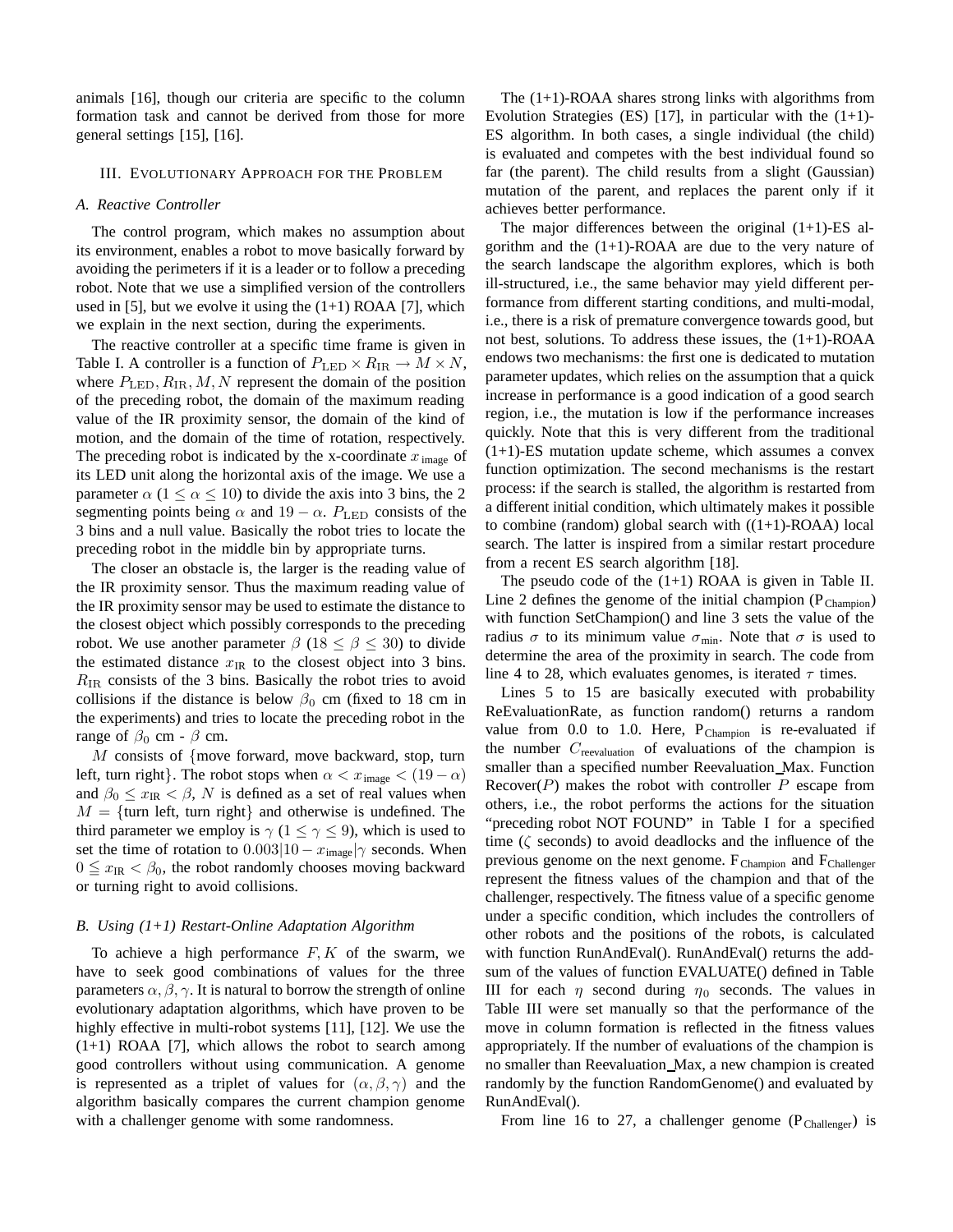TABLE I CONTROLLER OF A ROBOT

| Information from the image sensors          |                                  | Information from the IR sensors      |                      |
|---------------------------------------------|----------------------------------|--------------------------------------|----------------------|
|                                             | $0 \leq x_{\text{IR}} < \beta_0$ | $\beta_0 \leq x_{\text{IR}} < \beta$ | $\geq x_{\text{IR}}$ |
| $0 \leq x_{\text{image}} \leq \alpha$       | move backward or turn right      | turn left                            |                      |
| $\alpha < x_{\text{image}} < (19 - \alpha)$ | move backward or turn right      | stop                                 | move forward         |
| $\alpha \leq x_{\text{image}} \leq 19$      | move backward or turn right      | turn right                           |                      |
| preceding robot NOT FOUND                   | move backward or turn right      | move forward                         |                      |

TABLE III RETURN VALUE OF FUNCTION EVALUATE()

| Information from the image sensor        | Information from the IR sensors |                                      |                      |  |
|------------------------------------------|---------------------------------|--------------------------------------|----------------------|--|
|                                          | $x_{\rm IR}$                    | $\beta_0 \leq x_{\text{IR}} \leq 40$ | $\langle x_{\rm IR}$ |  |
| $0 \leq x_{\text{image}} \leq J$         |                                 |                                      |                      |  |
| $J < x_{\text{image}} < (\overline{19})$ |                                 | i) 4                                 |                      |  |
| $J \leq x_{\text{image}} \leq 19$        |                                 |                                      |                      |  |
| preceding robot NOT FOUND                |                                 |                                      |                      |  |

TABLE II

PSEUDO CODE OF (1+1) RESTART-ONLINE ADAPTATION ALGORITHM

```
FOR EVOLVING A CONTROLLER
 1 function ONEtoONE online algorithm{<br>2 P_{\text{Channon}} = \text{SetChannon}()P_{Champion} = SetChampion()3 \sigma = \sigma_{\min}, C_{\text{reevaluation}} \leq 04 \quad \text{for } m = 1 \text{ to } \tau \text{ do}5 if random() \lt ReEvaluationRate or m == 1 then
  6 if C_{\text{revaluation}} < Reevaluation\_Max then
 7 Recover(P_{\text{Champion}})
 8 F_{\text{Champion}} = (F_{\text{Champion}} + RunAndEval(P_{\text{Champion}}))/2<br>9 C_{\text{reevaluation}} = 1C_{\text{reevaluation}}+110 else
11 \sigma = \sigma_{\min}<br>12 P_{\text{Channon}}P_{\text{Champion}} = RandomGenome()13 F_{\text{Champion}} = RunAndEval(P_{\text{Champion}})14 C_{\text{reevaluation}} = 015 end if
16 else
                  P_{\text{Challenger}} = P_{\text{Champion}} + N(0, \sigma)18 Recover(P_{\text{Challenger}})
19 F_{\text{Challenger}} = RunAndEval(P_{\text{Challenger}})<br>20 if F_{\text{Challenger}} > F_{\text{Chamien}} then
                 if F_{\text{Challenger}} > F_{\text{Champion}}then
21 P_{\text{Champion}} = P_{\text{Challenger}}<br>22 F_{\text{Channon}} = F_{\text{Challenger}}22 F_{\text{Champion}} = F_{\text{Challenger}}<br>23 \sigma = \sigma_{\min}\sigma = \sigma_{\min}24 else<br>25 o
25 \sigma = MIN(2.0\sigma, \sigma_{\text{max}})<br>26 end if
                 end if
27 end if
28 end for
29 }
```
created in the proximity of the champion genome.  $N(0, \Sigma)$ represents a 3-dimensional vector consisting of random values generated based on a Normal distribution with the mean (0, 0, 0) and the covariance matrix  $\Sigma$ , which is a unit matrix multiplied by  $\sigma$ . The challenger becomes a new champion if it outperforms the current champion, otherwise the value of  $\sigma$ is doubled unless it surpasses its maximum value  $\sigma_{\text{max}}$ . MIN(a, b) returns the smaller value of  $a$  and  $b$ .

Whenever the champion is reevaluated, its stored fitness value is partially updated by averaging the old fitness value

with the newly computed one. Such an aggregation scheme may overcome the potential negative effect of noisy fitness evaluations in some specific cases, e.g., a reliable genome suffering from a critical starting point [19].

#### IV. INTEGRATING RULE DISCOVERY

Limiting the combinations of the values of the parameters  $(\alpha, \beta, \gamma)$  to those resulted in good F, K would improve the overall performance of the swarm during the experiments. Note that the question is to characterize the good performing combinations and is not to discriminate them from the bad ones. Therefore we employ classification rule discovery to identify such promising regions<sup>4</sup>.

In the terminology of classification rule discovery, an instance is defined as a triplet of values for  $(\alpha, \beta, \gamma)$  and its class label. From the viewpoint of evolutionary computing, the triplet of values for  $(\alpha, \beta, \gamma)$  together form a genome, while the class label is determined by its fitness value. Let  $t_p$ represent the time used to evaluate one genome. Robot  $i$  has a fixed genome from time  $t = (m-1)t_p$  to  $mt_p$  and we need a procedure to determine the class label of the genome. For this purpose, we invented  $F_{\text{ind}}(i, m)$  and  $V_{\text{ind}}(i, m)$ , which respectively correspond to  $F$  and  $V$  for robot  $i$ . The class label is good if both  $F_{\text{ind}}(i, m)$  and  $V_{\text{ind}}(i, m)$  are above average and bad otherwise.

 $F_{\text{ind}}(i, m)$  is defined as the ratio of the time the robot  $i$  is pursuing its preceding robot based on its genome. The sampling rate used for this measure is determined by the USB camera on the ceiling.

$$
F_{\text{ind}}(i,m) = \frac{1}{t_p} \sum_{t=(m-1)t_p}^{mt_p} \mathcal{F}(i,t)
$$
 (4)

Let the order of a robot in a column of  $k$  robots be robots  $1, 2, \ldots, k$  from the leader, its follower, ..., to the last one, respectively.  $V_{\text{ind}}(i, m)$  must not be simply the average velocity of the robots because the larger the order of the robot in

4Classification methods such as decision tree learning are for discriminating different class and are thus not used in our framework.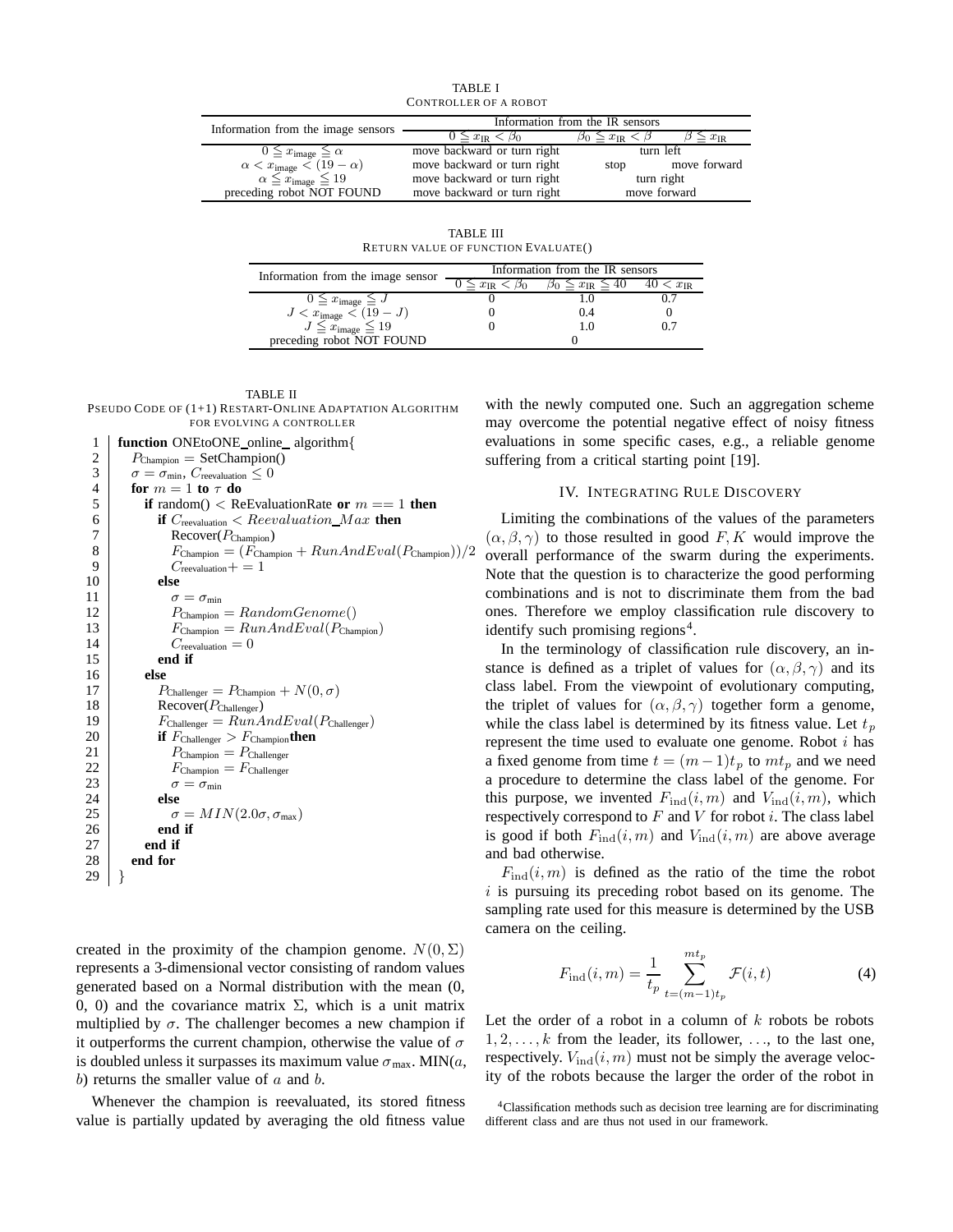its column is, the slower its velocity tends to be, mainly due to stacking. The simple choice would mislead us in evaluating the degree of activity of a genome considerably. We adopt the average velocity  $v_{\text{I}}(i, t)$  of the leader of robot i for computing  $V_{\text{ind}}(i, m)$ .

$$
V_{\text{ind}}(i,m) = \frac{1}{F_{\text{ind}}(i,m)} \sum_{t=(m-1)t_p}^{mt_p} v_I(i,t) \mathcal{F}(i,t) \tag{5}
$$

Preliminary experiments show that the ratio of instances of the good class is about 20%, whereas an instance may be considered bad depending on the combinations of the controllers of the robots and their positions. Thus, we restrict our attention to rules that predict good instances. For a rule "If  $Y \rightarrow$  class = good", where Y represents the premise, we follow the widely used approach of specifying minimum thresholds values for the support  $P(\text{class} = \text{good}, Y)$  and the confidence  $P(\text{class} = \text{good}|Y)$ . Here Y is either a genome or a generalization of a genome, i.e., a conjunction of 2 or 3 atoms or a single atom, where an atom is (parameter  $=$  value).

#### V. EXPERIMENTAL EVALUATION

#### *A. Robot*

We used a robot kit called Robo Designer, which is commercially available from Japan Robotech. Its size is approximately 19.0 cm (length)  $\times$  18.0 cm (width)  $\times$  15.5 cm (height). The speed of robots vary from 9.1cm/s to 16.5cm/s. We use SHARP GP2Y0A21YK as the IR sensor, which is able to measure distances from 5 cm to 50 cm. The sensor reading for an obstacle closer than 5 cm is highly unreliable while the sensor reading for an obstacle located farther than 50 cm is equivalent to that for 50 cm.

For the image sensor, we use CMOS EYE of Asakusa Giken, with a maximum transmission speed 460,800bps, a perception angle 52 degrees, and a resolution of a color image ranging from 20 pixels  $\times$  15 pixels to 640 pixels  $\times$  480 pixels. We adopted the resolution of 20 pixels  $\times$  15 pixels so as to store the RGB and HSV formats of an image on the MPU, which has a RAM of  $8KB<sup>5</sup>$ 

We use 3-color LED of AVAGO Technology with a maximum voltage 3.6 V and a maximum amperage 350 mA. The MPU we use is Arduino MEGA, with a maximum transmission speed is 115,200 bps, with a 128 KB flash memory and a 8KB RAM, and its clock speed is 16 MHz.

Initial position of the five robots are placed in a column formation. Coordinates for the small field are (39, 30), (77, 30), (124, 30), (167, 30), and (210, 30); while those for the large field are (39, 85), (77, 85), (124, 85), (167, 85), and (210, 85). We set  $\beta_0 = 15$ ,  $\zeta = 2$ ,  $\sigma_{\min} = 0.3$ , and  $\sigma_{\max} = 0.7$ . In updating the values of  $\alpha$  and  $\gamma$ , we use  $2.5\sigma$  instead of  $\sigma$  for speed up.



Fig. 3. Field (left) and the USB camera on the ceiling (right) of the environment of the experiments. For the field, the top leftmost corner is the origin; and x and y axes are along the thermocol blocks and the wall, respectively.

#### *B. Extraction of Log Data from Video*

The robots move in an indoor field of size 195 cm  $\times$  255 cm, or of size 250 cm  $\times$  480 cm, as shown in Figure 3. It is surrounded by walls and thermocol blocks and lighted by fluorescent lamps. Note that noise is less problematic in this field than in an outdoor setting with sunlight. We used  $n = 5$ robots due to the size of the field and the ease of maintenance.

The video has 15 frames per second and of size 640 pixels  $\times$ 480 pixels. The height of the thermocol blocks is 19 cm and we place a black plastic plate of height 60 cm behind the blocks to shut out illumination from the next office. Note that even with this measure, the readings of the IR sensor depend on the perimeters due to their different heights, materials, and colors. We have also found that the illumination varies depending on the location in the field. Furniture such as tables and chairs located outside of the field turned out to be a source of noise. The five robots are covered with sheets of papers colored blue, light blue, green, orange, and pink for identification.

The extension for searching  $s_i(t)$  is set to 3 cm. From the video analysis, we assume as sight range  $A_i(t)$  of 66 degrees, i.e.,  $\varphi = 33$  degrees in this case, and we adopt  $l_1 = 5$  cm and  $l_2 = 50$  cm. For calculating V in Eq. (3), we use a sampling rate of 1 second for a robust estimation. We set  $\eta = 0.3$  and  $\eta_0 = 60.$ 

#### *C. Results of Experiments*

The number of possible combinations of the parameters  $\alpha$ ,  $\beta$ ,  $\gamma$  of a controller is 2200 for our problem. Note that a specific combination typically exhibits different values for  $F$ and  $V$ , as they depend of the combination of the controllers of the five robots and their positions. This characteristic is challenging and justifies our use of the evolutionary algorithm and rule discovery.

For rule discovery, we use Jrip and NNge in the Weka package [20] with their default settings. Jrip is an extension of Repeated Incremental Pruning to Produce Error Reduction (RIPPER) [21]. NNge, which stands for Non-nested generalised exemplars, discovers rules based on the nearestneighbor approach, merging examples to find hyperrectangles in attribute space, i.e., conjunction rules [22]. The minimum support and confidence thresholds are set to  $2/720 = 0.00277$ and 0.8, respectively, for both algorithms.

<sup>&</sup>lt;sup>5</sup>Since H, S, and V take values from 0-359, 0-255, 0-255, we use 2, 1, and 1 bytes for them, respectively. Thus we use  $15 * 20 * 5 = 1,200$  bytes for an image while we need 4,800 bytes for an image of 30 pixels  $\times$  40 pixels. The RAM can store an image of the latter size but we adopted the former one for speed up.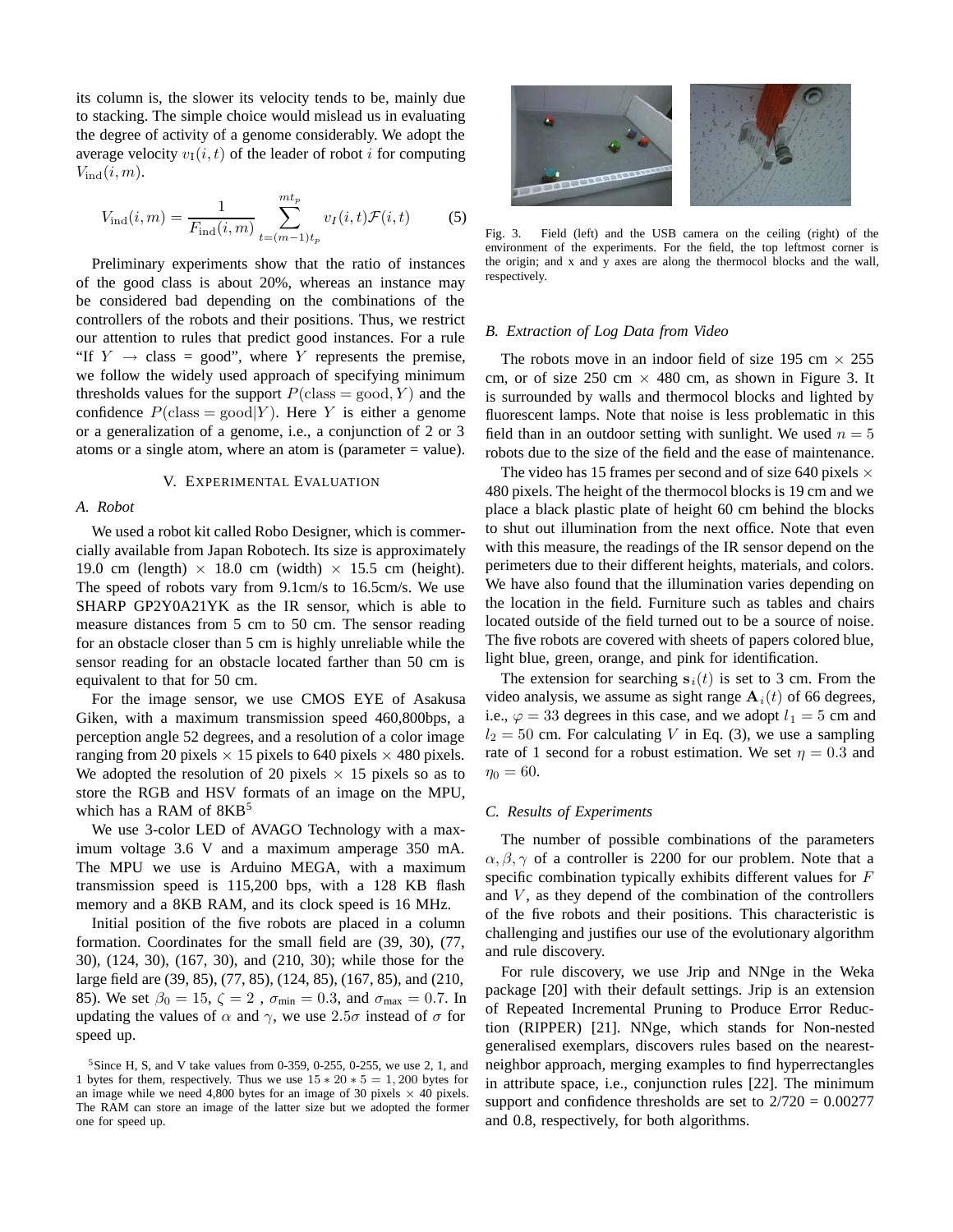TABLE IV RULES WHICH ARE DISCOVERED FROM THE LOG FOR THE SMALL FIELD

| Rule name | parameter setting           |                         |                        | sup.                        | conf. |
|-----------|-----------------------------|-------------------------|------------------------|-----------------------------|-------|
|           | $\alpha$                    |                         | ⌒                      |                             |       |
| $R_s 00$  | $\alpha=3$                  | $\beta = 20$            | $\leq 8$               | 5                           | 1.00  |
| $R_s 01$  | $\alpha = 4$                | $\beta=19$              | $\leq 4$               | 3                           | 1.00  |
| $R_s 02$  | $4 \leq \alpha \leq 5$      | $24 \leq \beta \leq 26$ | $6 \leq \gamma \leq 7$ | 4                           | 1.00  |
| $R_s 03$  | $0 \leq \alpha \leq 6$      | $\beta = 20$            | $\gamma=5$             | 5                           | 0.80  |
| $R_s04$   | $\leq$ 8<br>$5 \leq \alpha$ | $26 \leq \beta \leq 27$ | $\gamma = 4$           | $\mathcal{D}_{\mathcal{A}}$ | 1.00  |
| $R_s 05$  |                             | 2.4                     | $\leq 6$               | 5                           | 0.80  |

TABLE V RULES WHICH ARE DISCOVERED FROM THE LOG FOR THE LARGE FIELD

| Rule name         | parameter setting          |                              |                          |                             | conf. |
|-------------------|----------------------------|------------------------------|--------------------------|-----------------------------|-------|
|                   | $\alpha$                   |                              | $\sim$                   | sup.                        |       |
| R <sub>1</sub> 00 | $3 \leq \alpha \leq$       | $\leq 23$<br>22              | $\gamma = 6$             | 3                           | 1.00  |
| R <sub>I</sub> 01 | $\alpha = 4$               | $\beta \leq 27$<br>$26 \leq$ | $6 \leq \gamma \leq 7$   | 3                           | 1.00  |
| R <sub>I</sub> 02 | $\alpha = 4$               | $24 \leq \beta \leq 29$      | $\gamma=3$               | 2                           | 1.00  |
| R <sub>1</sub> 03 | $4 \leq \alpha \leq 6$     | $22 \leq \beta \leq 23$      | $\gamma=5$               | $\overline{c}$              | 1.00  |
| R <sub>I</sub> 04 | $\alpha=5$                 | $26 \leq \beta \leq 28$      | $\gamma = 8$             | $\overline{c}$              | 1.00  |
| R <sub>l</sub> 05 | $6 \leq \alpha \leq 7$     | $28 \leq \beta \leq 30$      | $\gamma=5$               | $\mathcal{D}_{\mathcal{A}}$ | 1.00  |
| R <sub>l</sub> 06 | $\leq \alpha \leq 8$<br>6. | $\beta=25$                   | $\lt_{\gamma}$ $\lt$ $7$ | 2                           | 1.00  |

For the (1+1) ROAA, we set  $\tau = 26$  and ReEvaluationRate  $= 0.3$ . We rather wanted to set  $\tau = 26 * 6$  but this choice resulted in evolutions of the robots that were not well synchronized when  $t$  becomes large. So, we instead applied the evolutionary algorithm in Table II six times. Thus we obtain  $6 \times 5 \times 26 = 720$  instances in a series of experiments. Since a controller is evaluated in about 60 seconds, a series of experiments lasts about 2 hours and half.

The discovered rules are shown in Table IV and Table V for the small and large fields, respectively. They are all discovered by NNge as Jrip, which we suspect as being conservative in discovery, returned no result.

Table VI shows the performance of controllers without and with discovered rules. In the table, "s" and "l" represent the small and large fields, respectively. "None" and "all" represent using no rule and all discovered rules, respectively. We also evaluated the best combinations of parameter values that show highest values for  $V_{\text{ind}}(i, m)$  among the controllers evaluated at least twice, which are marked with "best".

The ratios of good instances for the small field are 22%, 25%, and 30% for without/with rules and best, respectively.

TABLE VI PERFORMANCE OF CONTROLLERS WITHOUT AND WITH DISCOVERED RULES

| Controller name              | used rules or genome                       | results |     |  |
|------------------------------|--------------------------------------------|---------|-----|--|
|                              |                                            | H       |     |  |
| Controller-none <sub>s</sub> | none                                       | 0.44    | 6.1 |  |
| Controller-none $18_s$       | none                                       | 0.45    | 6.1 |  |
| Controller-none $18s$ -best  | $\alpha = 4$ , $\beta = 20$ , $\gamma = 5$ | 0.62    | 6.5 |  |
| $Controller-Rs all$          | $R_s 00-05$                                | 0.51    | 6.8 |  |
| Controller- $R_s$ all-best   | $\alpha = 8$ , $\beta = 21$ , $\gamma = 6$ | 0.41    | 8.6 |  |
| Controller-none              | none                                       | 0.35    | 7.1 |  |
| Controller-none $18l$        | none                                       | 0.38    | 7.7 |  |
| Controller-none $18l$ -best  | $\alpha = 9$ , $\beta = 21$ , $\gamma = 9$ | 0.20    | 9.7 |  |
| Controller- $R_i$ all        | $R_1$ 00-06                                | 0.49    | 8.8 |  |
| Controller- $Rl$ all-best    | $\alpha = 4$ , $\beta = 19$ , $\gamma = 6$ | 0.47    | 9.1 |  |

TABLE VII PERFORMANCE OF CONTROLLERS AND WITH DISCOVERED GROUPS FROM RULES

| Controller name           | used rules or genome                       | results |     |
|---------------------------|--------------------------------------------|---------|-----|
|                           |                                            |         |     |
| Controller- $G_s$         | $R_s$ 00, 01, 03, 05                       | 0.59    | 7.0 |
| Controller- $G_s$ -best   | $\alpha = 7$ , $\beta = 23$ , $\gamma = 6$ | 0.54    | 8.0 |
| Controller- $R_8$ 02      | $R_{\rm e}$ 02                             | 0.65    | 74  |
| Controller- $R_s$ 02-best | $\alpha = 5$ , $\beta = 24$ , $\gamma = 7$ | 0.53    | 74  |
| Controller- $G10$         | $R_1$ 00, 03                               | 0.59    | 8.8 |
| Controller- $G1$ 0-best   | $\alpha = 6$ , $\beta = 23$ , $\gamma = 5$ | 0.68    | 9.4 |
| Controller- $G_1$ 1       | $R_1$ 01, 04                               | 0.50    | 8.6 |
| Controller- $G_1$ 1-best  | $\alpha = 4$ , $\beta = 26$ , $\gamma = 7$ | 0.56    | 9.0 |

Those for the large field are 30%, 34%, and 39%. In the Table, Controller-none and Controller-none18 represent the first series of experiments using ROAA without discovered rules for 6 and 18 controllers. We have checked the standard deviations of  $F$  and  $V$  for Controller-none 18. For the small field, they are 1.9311 and 2.325, respectively, and for the large field: 1.6526 and 2.984. Further analyses of each discovered rule are given in the next section.

#### *D. Using Similar Rules Only*

We obtain groups of rules for small and large fields by iteratively grouping a pair of rules if the closest instances of their coverages satisfy  $\alpha^2 + \beta^2 + \gamma^2 < 2$ , which we adopt as the criteria of similar rules. Then, we tested  $(1+1)$  ROAA using similar rules only to investigate the impact of the discovered rules to our framework. For this purpose, we select the two largest groups in terms of the number of instances a group covers for each field.

For the small field, we obtained three groups: G*<sup>s</sup>* (R*s*00, 01, 03, 05), R*s*02, and R*s*04, which cover 30, 12, and 8 instances, respectively. G*<sup>s</sup>* may be interpreted as rules with relatively short distances to the preceding robot while R*s*02 imposes a longer distance. We performed experiments using rules only in  $G_s$  and using only  $R_s$ 02.

For the large field, we obtained five groups:  $G_l0$  (R<sub>l</sub>00,03), G*l*1 (R*l*01,04), R*l*02, R*s*05, and R*s*06, which cover 10, 7, 6, 6, and 6 instances, respectively.  $G_l$ 0 may be interpreted as imposing a short distance and medium values for the velocities of turns, whereas  $G_l$ 1 imposes a long distance and large values for the velocities of turns. We did experiments using rules only for  $G_l$ 0 or  $G_l$ 1.

We have analyzed these results and compared them with those of the previous section. For the small field, the best rule in terms of F is Controller-none18*s*-best, which was identified without relying on the rule discovery algorithm. We attribute the reason for the superiority of Controller-none18 *<sup>s</sup>*-best to the fact that a robot has a high chance to see another robot in the small field so many genomes exhibit good performance in terms of  $F$ . This explanation is supported by the fact that Controller-G*s*, Controller-R*s*, and Controller-none18*<sup>s</sup>* show a similar performance.

For the large field, the best rule in terms of  $F$  is Controller-G*l*0-best, which was identified thanks to the rule discovery algorithm. Since a robot has a low chance to find another